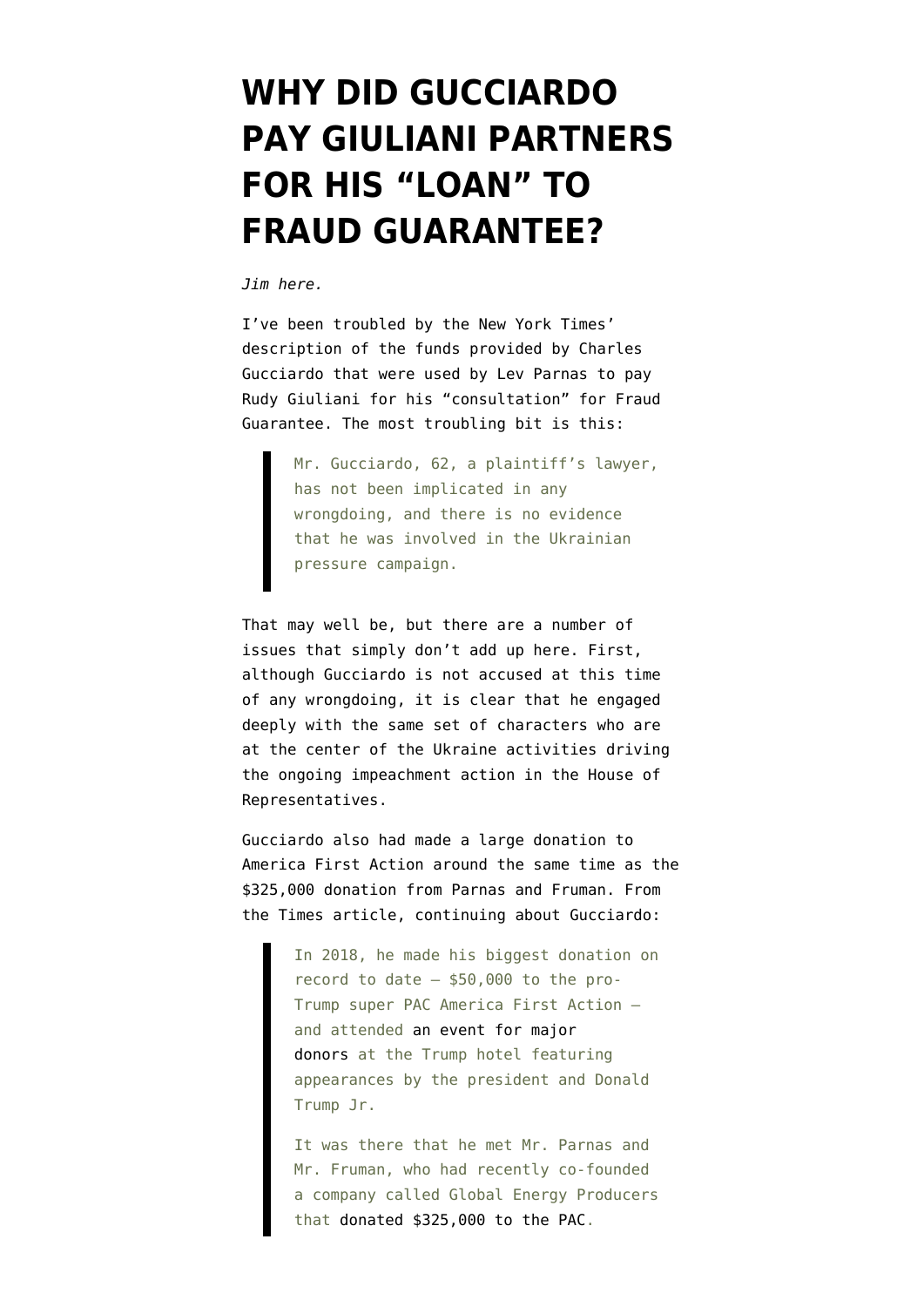The next month, Mr. Parnas, Mr. Fruman and Mr. Gucciardo all went on a group trip to Israel, according to people who traveled with them.

There are even pictures from the trip, reproduced [here](https://www.nydailynews.com/news/politics/ny-giuliani-ukraine-jewish-parnas-fruman-jewish-orthodox-chabad-20191016-3ixhmt7t6jbipn46uryaiouqxe-story.html) by the Daily News. Note that in the lower of the paired photos (which is also the featured image of this post), we have from left to right, Joseph Frager, Anthony Scaramucci, Charles Gucciardo (see his [profile](http://www.guccilaw.com/charles-s-gucciardo) [photo at his website](http://www.guccilaw.com/charles-s-gucciardo) for comaprison) and then Parnas.

First, we are told the funds were a loan that could be converted into a stake in Fraud Guarantee. Continuing from the Times story:

> Mr. Gucciardo's lawyer, Randy Zelin, said Mr. Gucciardo invested in the company because of Mr. Giuliani's involvement.

"He understood that he was investing in a reputable company that Rudolph Giuliani was going to be the spokesman and the face of," Mr. Zelin said, comparing Mr. Giuliani's role to the one he had played for the personal datasecurity company LifeLock, which [ran](https://www.youtube.com/watch?v=8JzSPuSqXc0) [commercials](https://www.youtube.com/watch?v=8JzSPuSqXc0) featuring Mr. Giuliani. "When you think of cybersecurity, you think of Rudolph Giuliani," Mr. Zelin said.

The company being promoted by Mr. Parnas, Fraud Guarantee, was billed as a way for investors to get insurance against the risk of being defrauded. Mr. Gucciardo's money was a loan that could be converted into a stake in the company, according to people familiar with the deal.

## But, the money didn't go to Fraud Guarantee:

In an interview, Mr. Giuliani called the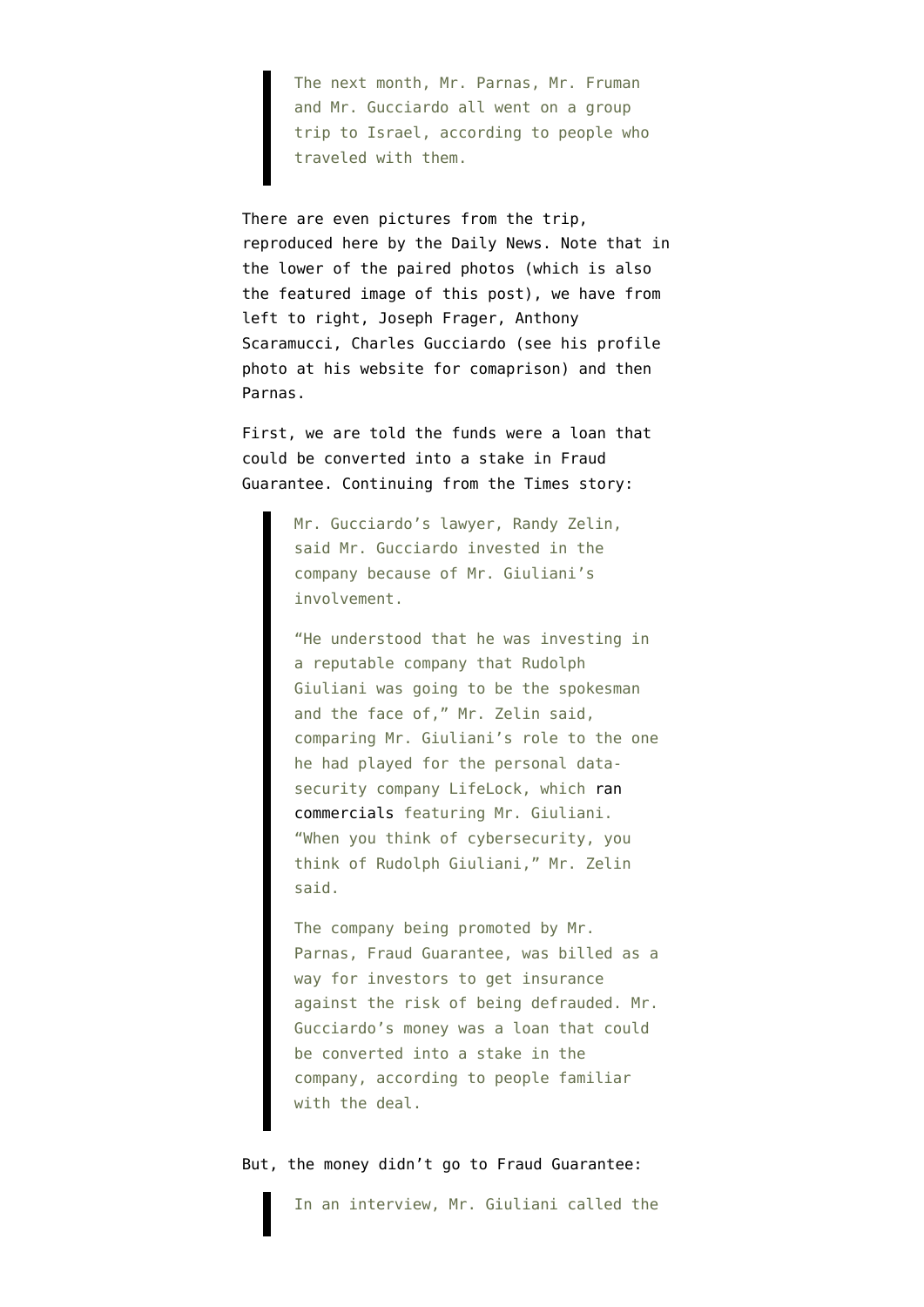arrangement a "perfectly legitimate payment" for which Mr. Gucciardo received "promissory notes that were convertible into a percentage of the company."

Mr. Giuliani said he "verified the stock agreement" and "felt comfortable getting it from somebody as reputable as him," adding that, after the payments, "I've gotten to know Charles very well. He's a very honorable man, a very good man."

Mr. Zelin said Mr. Gucciardo did not pay Mr. Giuliani personally, but rather made his investment by paying one of Mr. Giuliani's consulting firms, Giuliani Partners. Mr. Gucciardo was "simply one of numerous other investors in the company and is nothing more than a passive investor," Mr. Zelin said.

Wait. What? Why would Gucciardo have paid Giuliani directly anyway? For a loan convertible to a stake in Fraud Guarantee, the money went to Giuliani Partners instead of Fraud Guarantee?

## Why?

Well, that's where I no longer can buy into Gucciardo being an innocent swept up in the awesomeness of Parnas, Fruman and Giuliani. As has been pointed out many times, Fraud Guarantee mostly never existed. Certainly, by the time these funds changed hands in September and October of 2018, someone investing a half million dollars, and especially if that someone is a high-powered attorney, would be expected to do just a bit of due diligence. For example, here's [Roll Call](https://www.rollcall.com/news/congress/state-officials-dissolved-company-long-500k-deal-giuliani) giving dates for events related to Fraud Guarantee:

> In the search for Fraud Guarantee, three names that all appear to have links to Parnas emerged: fraudguarantee.com, Strategic Global Assets LLC and Fraud Guarantee LLC.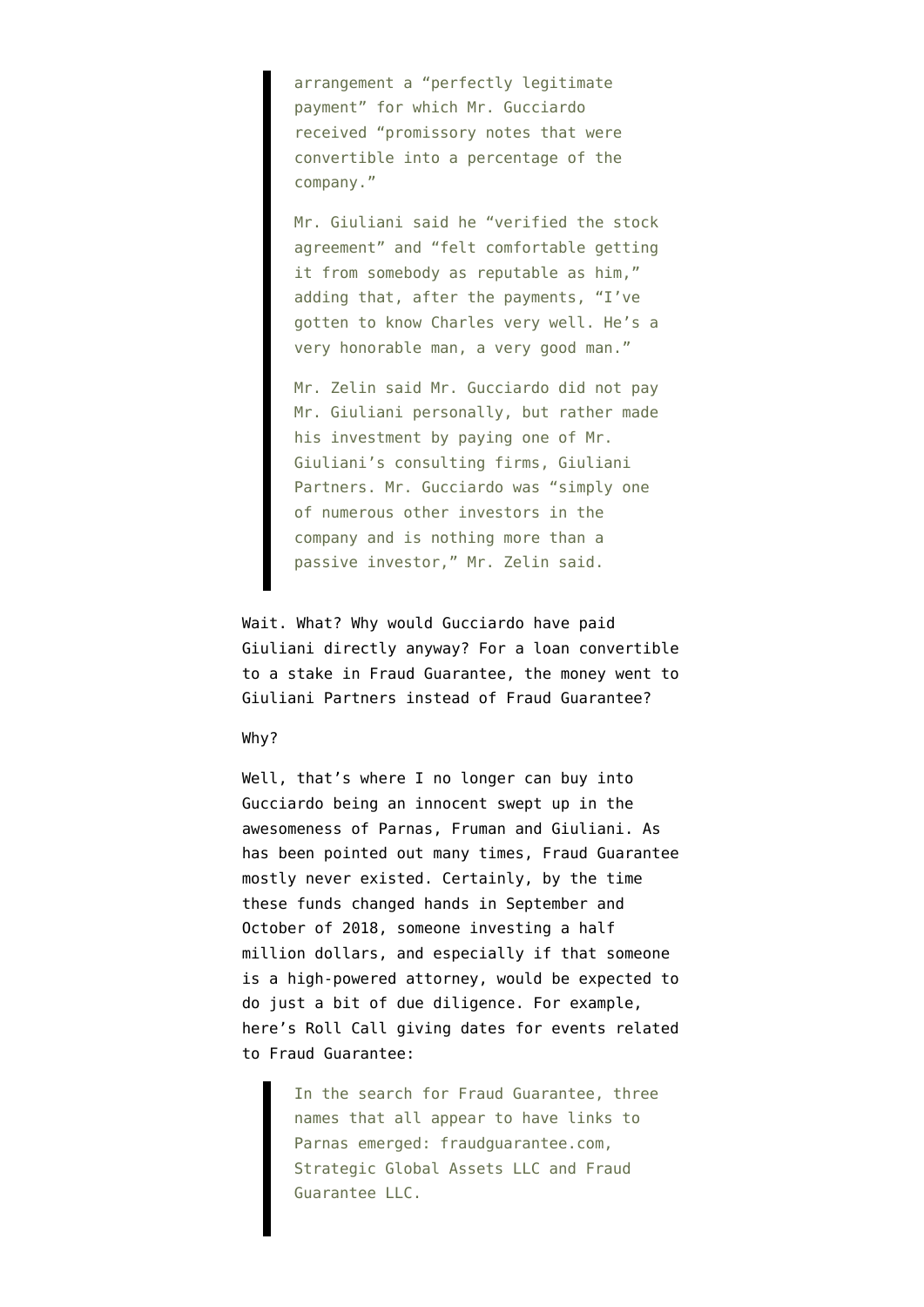Florida Department of State [records](http://dos.sunbiz.org/scripts/ficidet.exe?action=DETREG&docnum=G13000021498&rdocnum=G13000021498) show that Strategic Global Assets LLC registered fraudguarantee.com as a fictitious name in March 2013. Strategic Global Assets' [corporate filings](http://search.sunbiz.org/Inquiry/CorporationSearch/SearchResultDetail?inquirytype=EntityName&directionType=Initial&searchNameOrder=STRATEGICGLOBALASSETS%20L120001503980&aggregateId=flal-l12000150398-c7f3c638-5b59-4057-b198-10be6406cabd&searchTerm=strategic%20global%20assets&listNameOrder=STRATEGICGLOBALASSETS%20L120001503980) list Parnas and Florida businessman David Correia as managers. Correia was also among the defendants in the indictment unsealed last week. He was arrested in New York on Monday.

The Florida Department of State dissolved Strategic Global Assets in September 2016 after it failed to file an annual report, [records show.](http://search.sunbiz.org/Inquiry/CorporationSearch/SearchResultDetail?inquirytype=EntityName&directionType=Initial&searchNameOrder=STRATEGICGLOBALASSETS%20L120001503980&aggregateId=flal-l12000150398-c7f3c638-5b59-4057-b198-10be6406cabd&searchTerm=strategic%20global%20assets&listNameOrder=STRATEGICGLOBALASSETS%20L120001503980)

## /snip/

A [lawsuit was filed](https://www.documentcloud.org/documents/6473272-502015CA000719XXXXMB-5-2.html) against Strategic Global Assets for failure to pay rent in Palm Beach County, Fla., in January 2015, and a [default judgment](https://www.documentcloud.org/documents/6472989-Nv-439-20796161-Img.html) in the landlord's favor came down in July of the same year.

Strategic Global Assets' official address on [state records](http://search.sunbiz.org/Inquiry/CorporationSearch/GetDocument?aggregateId=flal-l12000150398-c7f3c638-5b59-4057-b198-10be6406cabd&transactionId=l12000150398-re-050a8e97-74a3-4780-ade6-1f9236cb262a&formatType=PDF) was changed in September 2015 to that of Correia's apartment at the time. Correia was listed as the registered agent for Strategic Global Assets in that same filing. He is identified as Fraud Guarantee's co-founder and chief operating officer on [that company's](http://www.fraudguarantee.com/our-team.html) [website.](http://www.fraudguarantee.com/our-team.html)

Florida [records](http://search.sunbiz.org/Inquiry/CorporationSearch/SearchResultDetail?inquirytype=EntityName&directionType=Initial&searchNameOrder=FRAUDGUARANTEE%20L130001395770&aggregateId=flal-l13000139577-5801beb4-159f-40a6-a2c2-65392e8a7535&searchTerm=fraud%20guarantee&listNameOrder=FRAUDGUARANTEE%20L130001395770) show that another company called Fraud Guarantee LLC was dissolved in September 2014 for failing to file an annual report. It's not clear whether that company was associated with Parnas or Correia, but it shared the same street address that appears for Strategic Global Assets and fraudguarantee.com on [Florida court](https://www.documentcloud.org/documents/6473272-502015CA000719XXXXMB-5-2.html) [records](https://www.documentcloud.org/documents/6473272-502015CA000719XXXXMB-5-2.html) and an [archived copy](https://web.archive.org/web/20140517224456/http://fraudguarantee.com/) of the company's website.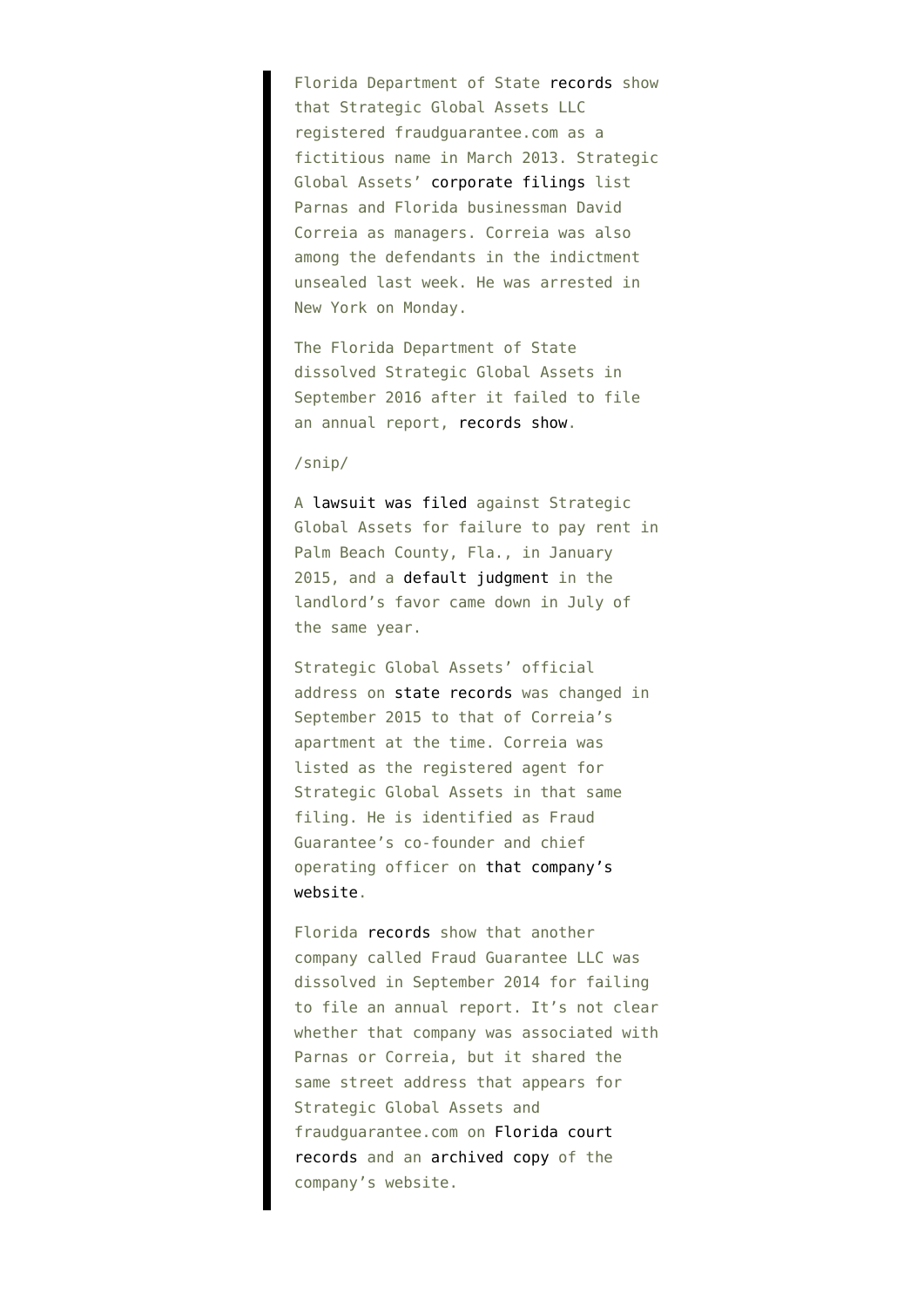All of that bad info should have made anyone getting ready to invest so much money run away screaming. But in putting the funds into Rudy's consulting business, they were essentially being hidden from multiple creditors owed funds by Giuliani, Parnas and Fruman.

First, as even the Times article above notes, Giuliani is in the midst of an [ugly divorce](https://www.nytimes.com/2019/09/13/nyregion/rudy-giuliani-divorce-judith-nathan.html), and so funds going directly to him would be contested in that ongoing proceeding.

Further, the Parnas and Fruman donation to America First Action was almost immediately the subject of a public complaint filed with the Federal Election Commission. [This filing in July](https://campaignlegal.org/sites/default/files/2018-07/SIGNED%2007-25-18%20GEP%20LLC%20Straw%20Donor%20Complaint.pdf) was public by the first investment in September of 2018. Further, although the Campaign Legal Center did not [bring further attention to it](https://campaignlegal.org/sites/default/files/2019-06/06-20-19%20GEP%20LLC%20supplement%20%28MUR%207442%29%20%28final%20with%20exhibits%29.pdf) until 2019, an attorney of Gucciardo's caliber should have been able to find the ongoing saga of the Pues lawsuit. Here's a [description from](https://www.usatoday.com/story/news/politics/2019/10/10/impeachment-inquiry-lev-parnas-igor-fruman-witness-list/3866159002/) [USAToday:](https://www.usatoday.com/story/news/politics/2019/10/10/impeachment-inquiry-lev-parnas-igor-fruman-witness-list/3866159002/)

> A thornier case lingers from a federal judgment that Parnas owes for a movie that never got made.

The Pues Family Trust IRA filed a federal lawsuit in 2011 in New York City seeking repayment of a \$350,000 loan to Parnas. The trust's executor, Michael Pues, described the money in court documents as a bridge loan for a movie with the working title "Anatomy of an Assassin," while Parnas found more investors.

Parnas denied in a court filing that the money was a loan. Parnas said the movie, which he said was going to be called "Memory of a Killer," fell apart because of financing problems, including Pues not contributing \$1 million as promised.

A judgment in the federal case in March 2016 ordered Parnas to pay the Pues Family Trust \$510,435 for the loan and 9% annual interest.